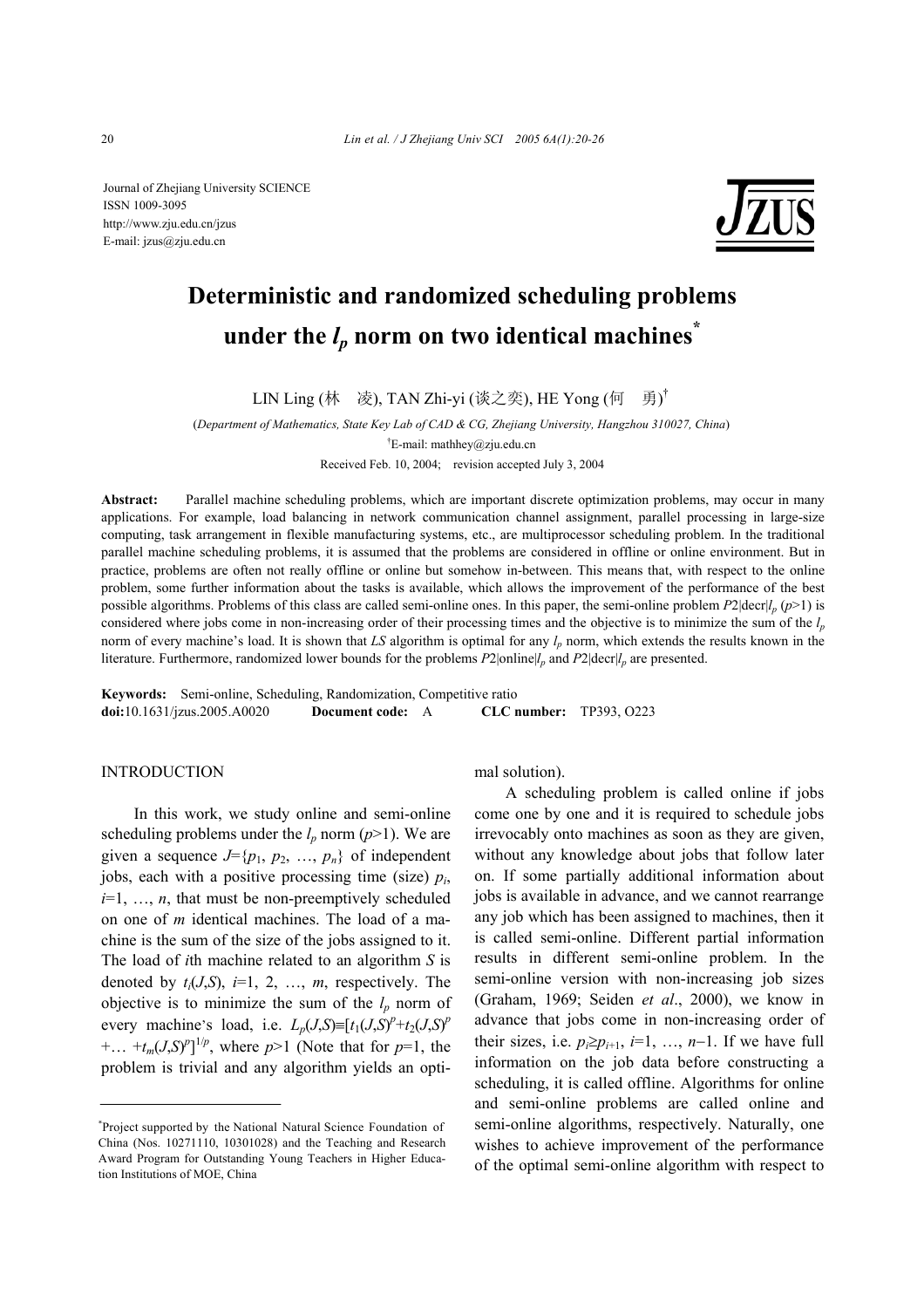the online version by exploiting additional information. Though it is a relatively new area, more and more results of semi-online algorithms for scheduling problems appeared in the last decade. The readers may refer to recent survey papers (He *et al*., 2003a; 2003b). This paper will also consider such a problem.

We measure the performance of an algorithm for online and semi-online problems by its competitive ratio. For any fixed  $p>1$ , the competitive ratio of an algorithm *S* is defined as  $C_p(S) = \sup_J L_p(J, S)$ 

 $L_n(J, OPT)$ , where *J* is an arbitrary job sequence,

and *OPT* is an optimal offline algorithm. For randomized algorithm, we use  $E(L_p(J,S))$  instead of  $L_p(J,S)$  in the above definition. If no deterministic (randomized) algorithm for an online (semi-online) scheduling problem has a competitive ratio smaller than  $c$ , then  $c$  is called the deterministic (randomized) lower bound for the corresponding problem. A deterministic or randomized algorithm is called optimal if its competitive ratio matches the corresponding lower bound.

The prime motivation of this study is as follows: So far most researches have been done in various scheduling models for the makespan measure, i.e. the *l*<sup>∞</sup> norm, but in some applications other norms may be suitable such as the *l*2 norm (Azar *et al*., 2002). Consider for example a case where the processing time of a job corresponds to its machine disk access frequency. Then each job may see a delay that is proportional to the load on the machine it is assigned to. Thus the average delay is proportional to the sum of squares of the machines loads (i.e. *l*2 norm of machine loads), whereas the maximum delay is proportional to the maximum load (Chandra and Wong, 1975). Besides the real applications of the scheduling under  $l_p$  norm, study for this kind of problems has also theoretical significance. In fact, a major drawback in optimization problems and in particular in scheduling problems is that for every measure there may be a different optimal solution. Usually, different algorithms are used for diverse measures, each providing its own solution. Therefore, one may ask what is the "correct" solution for a given scheduling problem? In many cases there is no right answer to this question. In this paper, we show a case for which we can provide an appropriate answer, especially

when the measures are different  $l_p$  norms. Here "appropriate answer" means that the algorithm is optimal for every  $l_p$  norm.

For the classical parallel machine scheduling problem *Pm*|online|*C*max, which can be viewed as the *l*∞ norm, Graham (1966) showed that the competitive ratio of *LS* algorithm is 2−1/*m*. Here *LS* algorithm always puts the first unassigned job on the machine with minimum current load. Faigle *et al*.(1989) further proved that *LS* is an optimal algorithm when  $m=2$ , 3. For the problem  $Pm$  |online | $l_2$ , Avidor *et al*.(2001) showed that the competitive ratio of *LS* is 4/3 for any number of machines divisible by 3 but strictly less than 4/3 in all other cases; and that *LS* is optimal. For the general problem *Pm*|online|*lp*, the exact competitive ratio of *LS* turns out to be 2−Θ(ln*p*/*p*) (Avidor *et al*., 2001). Specially, the competitive ratio of *LS* for *m*=2 is  $\sup(((1 + \Delta)^p + 1)/(\Delta^p + 2^p))^{1/p}$ . Moreover, for  $\mathbf{0}$ ∆≥

*P*2|online| $l$ ∞, an optimal randomized algorithm with competitive ratio 4/3 was proposed by Bartal *et al*.(1995). But to the authors' knowledge, there is few literature considering randomized algorithm in the  $l_p$  norm, where  $p > 1$ . In this paper, we will propose a randomized lower bound of the problem  $P2|online|l_p$ .

For the semi-online problem with decreasing job size *Pm*|decr|*l*∞, Graham (1969) proved that the competitive ratio of *LS* algorithm (i.e. *LPT* algorithm) is 4/3−1/(3*m*). Seiden *et al*.(2000) proved *LS* is optimal for *m*=2. Furthermore, an optimal randomized algorithm with competitive ratio 8/7 was also proposed for *m*=2 in the same paper. However the general problem  $P2|decr|l<sub>p</sub>$  is relatively unexplored. In this paper, we will consider this problem by proving that  $LS$  is an optimal algorithm for any  $l_p$  norm. The competitive ratio is  $\max_{1 \leq \Delta < 2} (((\Delta + 2)^p + (\Delta + 1)^p) / ((2\Delta)^p)$ 

 $(1+3<sup>p</sup>))$ <sup> $1/p$ </sup>. Thus *LS* algorithm is an all-norm optimal algorithm (Azar *et al*., 2002) for this semi-online scheduling problem, supplying one solution guaranteeing simultaneously optimal approximation with respect to the optimal solutions for all norms. This result extends the one obtained by Seiden *et al*.(2000). Moreover, we will also give a randomized lower bound of *P*2|decr|*l<sub>p</sub>*.

A closely related problem is the off-line prob-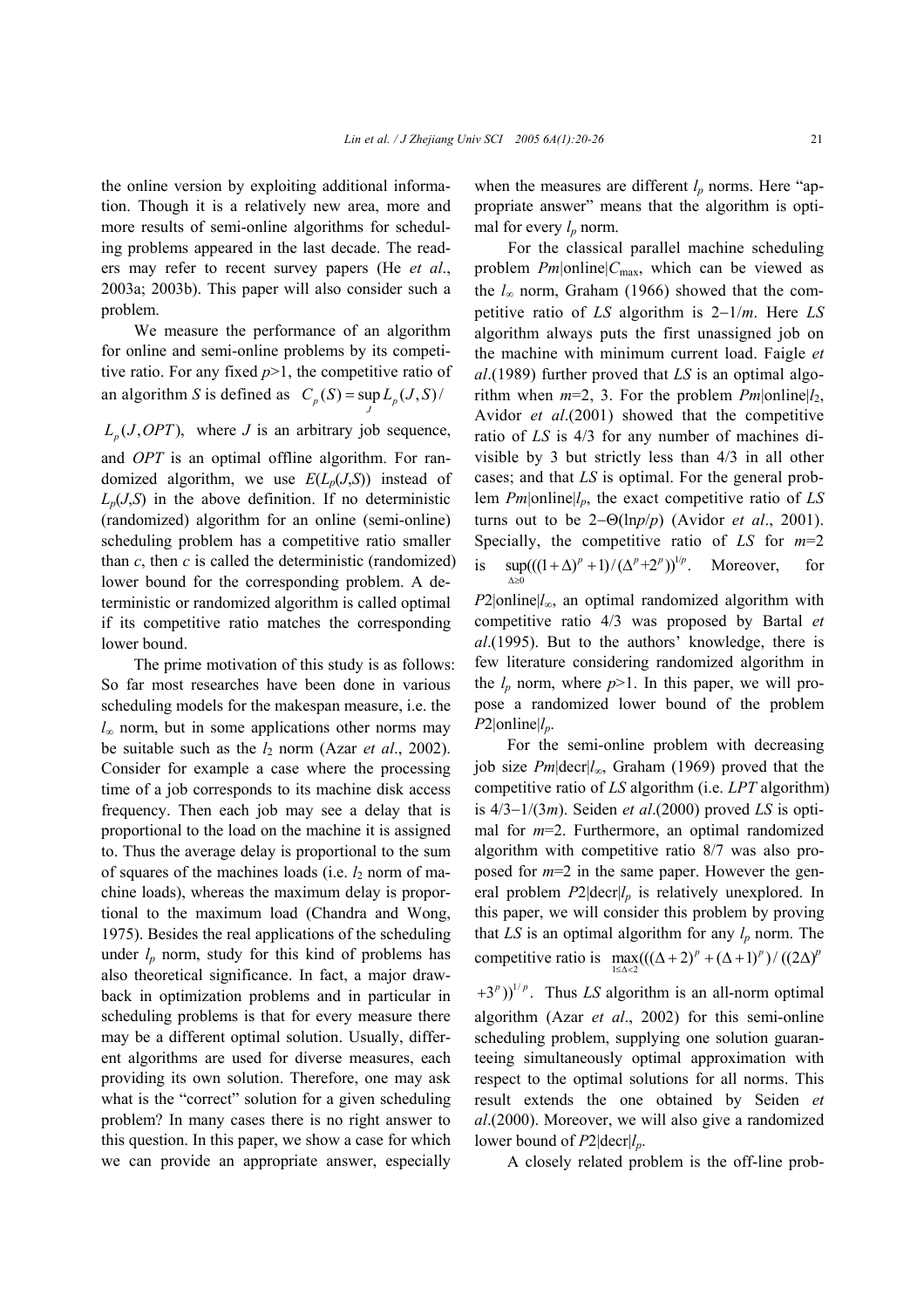lem *P*||*lp*. Chandra and Wong (1975) proved that the worst-case ratio of *LPT* lies in the interval [1.03, 1.04] for  $p=2$ . In 1995, tighter bounds of this algorithm was given by Leung and Wei (1995), which is a piecewise function depending on *m*. Alon *et al*.(1998) provided a polynomial time approximation scheme of  $P||l_p$ , for any  $p>1$ .

# OPTIMAL SEMI-ONLINE DETERMINISTIC ALGORITHM

 In this section, we are devoted to proving *LS* algorithm is an optimal algorithm of the problem *P*2|decr|*l<sub>p</sub>* for any *p*>1. We assume  $p_1 \geq p_2 \geq ... \geq p_n$  in this section. We first present several technical lemmas.

**Lemma 1** Define  $H(r) \equiv r^p + (c - r)^p$  over  $0 \le r \le c$ , where *c* is a positive constant. We have: (1)  $H(r)$ monotonically increases when  $r \ge c/2$ ; (2)  $c^p/2^{p-1} \le H(r)$  $\leq c^p$ ; (3) *H*(*r*) monotonically increases in terms of |*c*−2*r*|.

**Proof** Clearly  $H'(r)=pr^{p-1}-p(c-r)^{p-1}$ . The equation  $H'(r)=0$  has a unique solution  $r = c/2$ , and  $H'(r) \ge 0$ if and only if *r*∈[*c*/2,*c*] for the considered interval of  $r$ . We can conclude that  $H(r)$  monotonically increases when  $r \in [c/2,c]$ , and decreases when *r*∈[0,*c*/2]. Thus

$$
\frac{c^p}{2^{p-1}} = H\left(\frac{r}{2}\right) = \min_{0 \le r \le c} H(r) \le H(r)
$$

$$
\le \max_{0 \le r \le c} H(r) = H(c) = c^p.
$$

Since  $|c-2r|$  also monotonically increases when *r*∈[ $c/2$ , $c$ ] and decreases when *r*∈[0, $c/2$ ], we conclude that  $H(r)$  monotonically increases in terms of  $|c-2r|$ .

**Lemma 2** Algorithm *LS* always yields an optimal solution for any sequence *J* of the problem  $P2|\text{decr}|l_p$ , where  $|J| \leq 4$ .

**Proof** The cases of  $|J|≤3$  are trivial. Hence we focus on the case  $|J|=4$ . For the sake of simplicity, we assume that the sum of all job sizes in  $J$  is 1. Let  $B(C)$ denote the algorithm that assigns two jobs (three jobs) to one machine, and the remaining jobs to another machine. Then *OPT* must be one of *B* and *C*. Then it suffices to show that  $L_p(J,LS) \leq L_p(J, B)$  and

*L<sub>p</sub>*(*J*,*LS*)≤*L<sub>p</sub>*(*J*,*C*) to get the desired result. Let *i*, *j*, *k*∈{2,3,4} with *i*≠*j*≠*k*. Note that if an algorithm *A* assigns jobs to one machine with load  $r$ , then its objective value is  $L_p(J,A)=(r^p+(1-r)^p)^{1/p}$ . Since max ${r, 1-r}$ ≥1/2 is true for any  $r \in [0,1]$ , by Lemma 1(1),  $(L_p(J,A))^p$  monotonically increases in terms of max{*r*,1−*r*}.

If  $p_1 \geq p_2 + p_3$ , then  $L_p(J,LS) = (p_1^p + (p_2 + p_3 + p_4)^p)^{1/p}$ . Since max ${p_1+p_i, p_i+p_k} = p_1+p_i \ge \max{p_1, p_2+p_3+p_4}$ , we get  $L_p(J,LS) \leq L_p(J, B)$ . Similarly, we can get *L<sub>p</sub>*(*J*,*LS*)≤*L<sub>p</sub>*(*J*,*C*). If *p*<sub>1</sub><*p*<sub>2</sub>+*p*<sub>3</sub>, then *L<sub>p</sub>*(*J*,*LS*)=  $((p_1+p_4)^p+(p_2+p_3)^p)^{1/p}$ , and  $L_p(J,B)=(p_1+p_i)^p+(p_j+p_j)^{p-1/p}$  $p_k$ <sup>*p*</sup>)<sup>1/*p*</sup>. Since *i*, *j*, *k*∈{2,3,4} with *i*≠*j*≠*k*, and *p*<sub>1</sub>≥*p*<sub>2</sub>≥*p*<sub>3</sub>≥*p*<sub>4</sub>, we have max {*p*<sub>1</sub>+*p<sub>i</sub>*, *p*<sub>*i*</sub>+*p<sub>k</sub>*}≥*p*<sub>1</sub>+*p*<sub>4</sub> and  $\max\{p_1+p_i, \quad p_j+p_k\} \geq p_2+p_3.$  It follows that  $L_p(J,LS) \leq L_p(J, B)$ . Similarly,  $L_p(J,LS) \leq L_p(J, C)$  holds. Thus *LS* is optimal for any sequence with 4 jobs.

**Lemma 3**  $C_p(LS)$  is achieved by the job sequence  $J_0 = \{y, y, z, z, z\}$ , where  $y/2 \le z \le y$ .

**Proof** By normalization, we can assume that the sum of all job sizes in *J* is 1. Furthermore, we assume that we are considering the job sequence with the fewest jobs. In order to get a sequence *J* such that the ratio  $L_p(J, LS)/L_p(J, OPT)$  achieves the supremum, we show that we only need to consider such *J* satisfying

(i) 
$$
p_n \ge |t_1(J,LS) - t_2(J,LS)|
$$
,

 $(ii)$  *J* only has 5 jobs.

To prove (i), we suppose there exists a job sequence *J* such that  $p_n \le |t_1(J,LS) - t_2(J,LS)|$ . Assume that  $t_1(J,LS) \geq t_2(J,LS)$  (the case  $t_2(J,LS) \geq t_1(J,LS)$  is similar). Then  $p_n$  must be assigned to the second machine. In fact, if not, denote by *s* the starting time of  $p_n$  on the first machine. Since we are considering the instance with fewest number of jobs, we have  $t_1(J,LS) = s + p_n$ . According to *LS* rule,  $s \le t_2(J,LS)$ . Then  $t_1$ (*J*,*LS*)− $t_2$ (*J*,*LS*)≤ $p_n$ , a contradiction.

Let  $J'={p_1, p_2, ..., p_{n-1}}$ , we have *t*1(*J*′,*LS*)=*t*1(*J*,*LS*), *t*2(*J*′,*LS*)=*t*2(*J*,*LS*)−*pn*. W.l.o.g., let *pn* be on the second machine of *OPT*. Let *P* be the algorithm for *J*′ that agrees with *OPT* for *J*. Set  $u=t_2(J,LS)$ ,  $v=t_2(J,OPT)$ . We claim that

$$
\frac{L_p(J',LS)}{L_p(J',OPT)} \ge \frac{L_p(J,LS)}{L_p(J,OPT)}\tag{1}
$$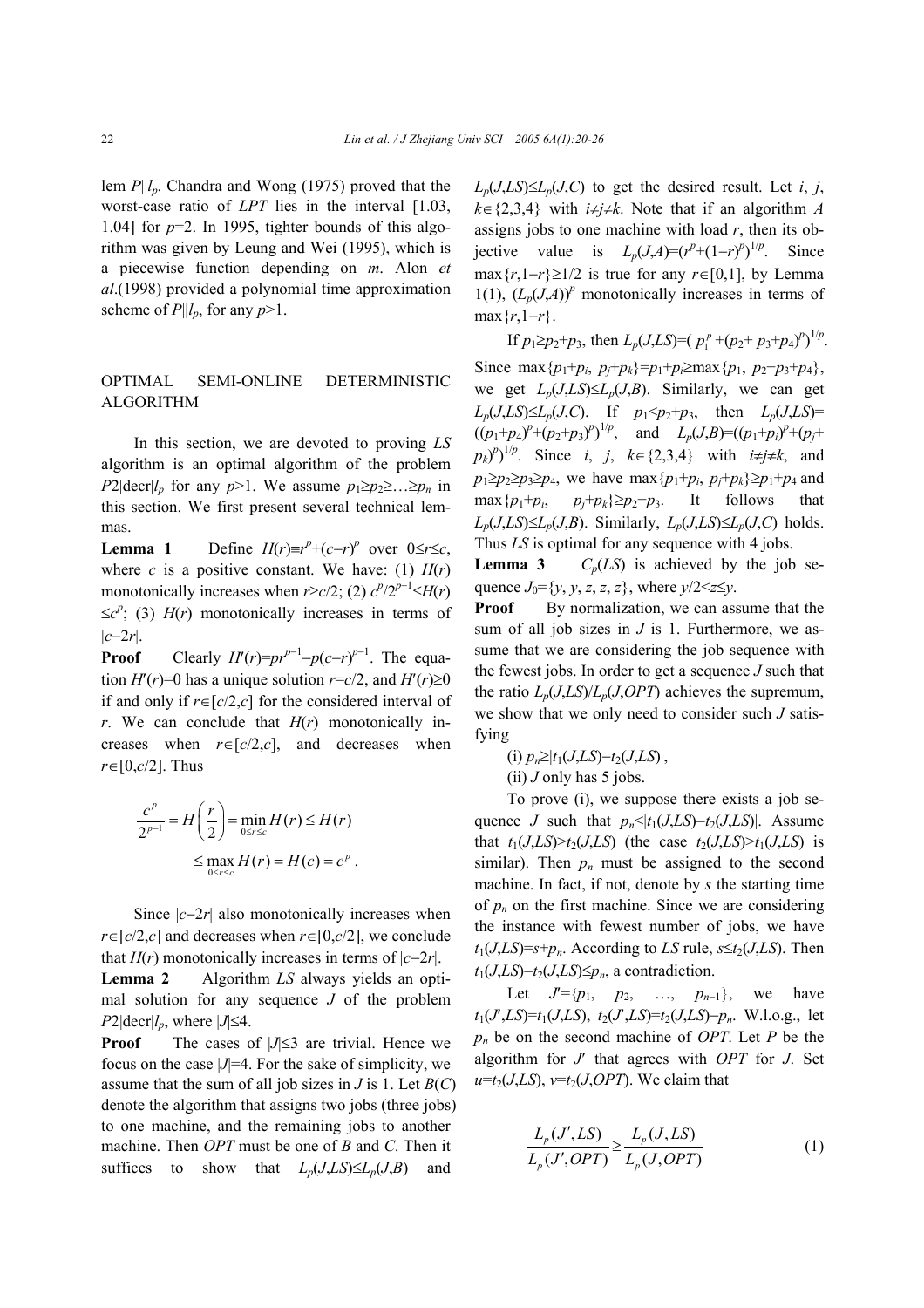i.e. 
$$
\frac{(1-u)^p + (u-p_n)^p}{(L_p(J',OPT))^p} \ge \frac{(1-u)^p + u^p}{(1-v)^p + v^p}
$$
. To see it,

since  $L_p(J', OPT)$  ≤  $L_p(J', P) = ((1 - v)^p + (v - p_n)^p)^{1/p}$ , we have

$$
\frac{(1-u)^p + (u-p_n)^p}{(L_p(J',OPT))^p} \geq \frac{(1-u)^p + (u-p_n)^p}{(1-v)^p + (v-p_n)^p}.
$$

Denote  $C_1(x)=(1-u)^p+(u-x)^p$ ,  $C_2(x)=(1-v)^p+(v-x)^p$ , and  $w(x)=C_1(x)/C_2(x)$ , then we know

$$
w'(x) = \frac{p(C_1(x)(v-x)^{p-1} - C_2(x)(u-x)^{p-1})}{(C_2(x))^2}.
$$

Since  $v \ge u \ge x$  and  $C_1(x) \ge C_2(x)$ , we have  $w'(x) \ge 0$ , and thus  $w(p_n) > w(0)$ . It leads to  $\frac{(1-u)^p + (u-p_n)^p}{(1-v)^p + (v-p_n)^p} \geq \frac{(1-u)^p + u^p}{(1-v)^p + v^p}.$  $(u)^p + (u - p_n)^p$  (1-u)<sup>p</sup> + u  $(v - p_n)^p$   $\left[ (1 - v)^p + v^q \right]$  $\frac{(-u)^p + (u - p_n)^p}{\sum_{n=0}^{\infty} (1 - u)^n} \geq \frac{(1 - u)^p + (u - p_n)^p}{\sum_{n=0}^{\infty} (1 - u)^n}$  $(-v)^p + (v - p_n)^p = (1 - v)^p +$ Hence Eq.(1)

holds. Since the sum of the jobs in sequence  $J'$  is less than 1, we can make the sum equal to 1 by scaling up all sizes by the same number (i.e. by re-normalization). So we claim that for any *J* violating (i) we can remove the last job from *J* until (i) is satisfied (Note that for the job sequence with one job, (i) is valid trivially).

Next we prove (ii). Consider the sequence *J*={1/4,1/4,1/6,1/6,1/6}. Note that the gap between two machine loads is  $h(A) \equiv |t_1(J,A) - t_2(J,A)|$  $=|1-2t_2(J,A)|$  for any algorithm *A*. We have  $h(LS) = 1/6$  and  $h(OPT) = 0$ . By Lemma 1(3),  $L_p(J, LS)$ is a monotonically increasing function of *h*(*LS*) for any *J* with five jobs. If  $J = \{1/4, 1/4, 1/6, 1/6, 1/6\}$ achieves the supremum, we are done since this instance satisfies the result of the lemma. Thus we must select the sequence *J* satisfying *h*(*LS*)>1/6 in order to increase  $L_p(J, LS)/L_p(J, OPT)$ . By the condition (i) we have  $p_n$ >1/6. However since the total size of all jobs is 1 and  $p_1 \geq p_2 \geq \ldots \geq p_n$ , we know  $p_n \leq 1/n$ , which implies *n*≤5. Combining it with Lemma 2, we know that  $|J|=5$ . Hence we obtain (ii).

Now we return to the proof of the lemma. Given a non-increasing sequence of jobs  $J=\{p_1, p_2, ..., p_5\}$ with  $p_5 > 1/6$ , since  $1-p_1-p_5=p_2+p_3+p_4 \ge 3p_5$ , we have  $p_1$ <1/3. Obviously the sum of any three jobs is greater than 1/2. It follows that the sum of any three jobs is greater than that of the remaining. The optimal algorithm *OPT* must assign  $p_1$ ,  $p_2$  to one machine and *p*3, *p*4, *p*5 to anther machine, while *LS* assigns  $p_1$ ,  $p_4$  to one machine, and  $p_2$ ,  $p_3$  to anther machine, since  $p_1 < 1/3 < p_2+p_3$ . Two cases are considered with respect to the assignment of  $p_5$  in *LS* schedule.

**Case 1** *p*<sub>1</sub>+*p*<sub>4</sub>>*p*<sub>2</sub>+*p*<sub>3</sub>. Then *p*<sub>2</sub>, *p*<sub>3</sub> and *p*<sub>5</sub> are on the same machine in LS schedule, and  $p_2+p_3+p_5>1/2$ . We get the desired sequence by implementing the following three steps:

(a) Let  $\varepsilon=(p_1+p_4)-(p_2+p_3)/2$ . Replacing  $p_1$  by  $p_1' = p_1 - \varepsilon$ ,  $p_2$  by  $p_2' = p_2 + \varepsilon$ , results in increasing  $h(LS)$ but keeping *h*(*OPT*) unchanged. Thus  $L_p(J, LS)/L_p(J, OPT)$  becomes larger. And we have  $p_1'$ + $p_4$ = $p_2'$ + $p_3$ .

(b) Let  $\varepsilon'=(p_1'-p_2')/2$ . By replacing  $p_1'$  by  $p_1$ ''= $p_1'$ '- $\varepsilon'$ ,  $p_2$ ' by  $p_2$ ''= $p_2'$ + $\varepsilon'$ ,  $p_3$  by  $p_3'$ = $p_3$ - $\varepsilon'$ , and  $p_4$ by  $p_4' = p_4 + \varepsilon'$ , we have  $p_1'' = p_2''$ ,  $p_3' = p_4'$ , and both *h*(*LS*) and *h*(*OPT*) remain unchanged.

(c) Finally, let  $\varepsilon' = (p_3'-p_5)/3$ ,  $p_3''=p_3'-\varepsilon'$ , and  $p_4''=p_4'-\epsilon''$ ,  $p_5'=p_5+2\epsilon''$ , then  $p_3''=p_4''=p_5'$ . It increases *h*(*LS*) and has no effect on *h*(*OPT*), and thus yields a larger  $L_p(J, LS)/L_p(J, OPT)$ . Now we get a sequence  $J' = \{p_1'', p_2'', p_3'', p_4'', p_5'\}$  satisfying  $p_1$ ′′= $p_2$ ′′,  $p_3$ ′′= $p_4$ ′′= $p_5$ ′, and  $p_1$ ′′/2< $p_3$ ′′≤ $p_1$ ′′.

**Case 2** *p*<sub>1</sub>+ $p_4 \leq p_2 + p_3$ . Then  $p_1$ ,  $p_4$  and  $p_5$  are on the same machine in *LS* schedule. Let  $\varepsilon$ =(( $p_2+p_3$ )−( $p_1+p_4$ ))/2,  $p_3$ '= $p_3$ −ε,  $p_4$ '= $p_4$ +ε. It increases *h*(*LS*) and remains *h*(*OPT*) unchanged, and thus increases  $L_p(J, LS)/L_p(J, OPT)$ . Furthermore  $p_1+p_4'=p_2+p_3'$ , which is similar to the situation in Case 1(a). Therefore the result can be obtained by similar arguments as those in Case 1(b) and 1(c).

Thus 
$$
\sup_{J} \frac{L_p(J,LS)}{L_p(J,OPT)}
$$
 is achieved by the job

sequence  $J_0 = \{y, y, z, z, z\}, y/2 \le z \le y$ .

Define 
$$
f_p(\Delta) \equiv \left( \frac{(\Delta + 2)^p + (\Delta + 1)^p}{(2\Delta)^p + 3^p} \right)^{1/p}
$$
.

**Lemma 4** For any fixed  $p>1$ ,  $C_p(LS) \leq$  $\max_{1 \leq \Delta < 2} f_p(\Delta)$ .

**Proof** According to Lemma 3, we have  $C_p(LS) \leq \sup_{J_0}$ 0 0  $(J_{0}, LS)$  $\sup_{J_0} \frac{L_p(\sigma_0, B)}{L_p(J_0, OPT)}$ .  $J_0$   $L_p$  $L_n(J_0, LS)$  $\frac{L_p(J_0, L_S)}{L_p(J_0, OPT)}$ . Since  $L_p(J_0, LS) = [(y+2z)^p +$  $(y+z)^p$ <sup>1/*p*</sup> and  $L_p(J_0, OPT)$ =[(2*y*)<sup>*p*</sup>+(3*z*)<sup>*p*</sup>]<sup>1/*p*</sup>, we have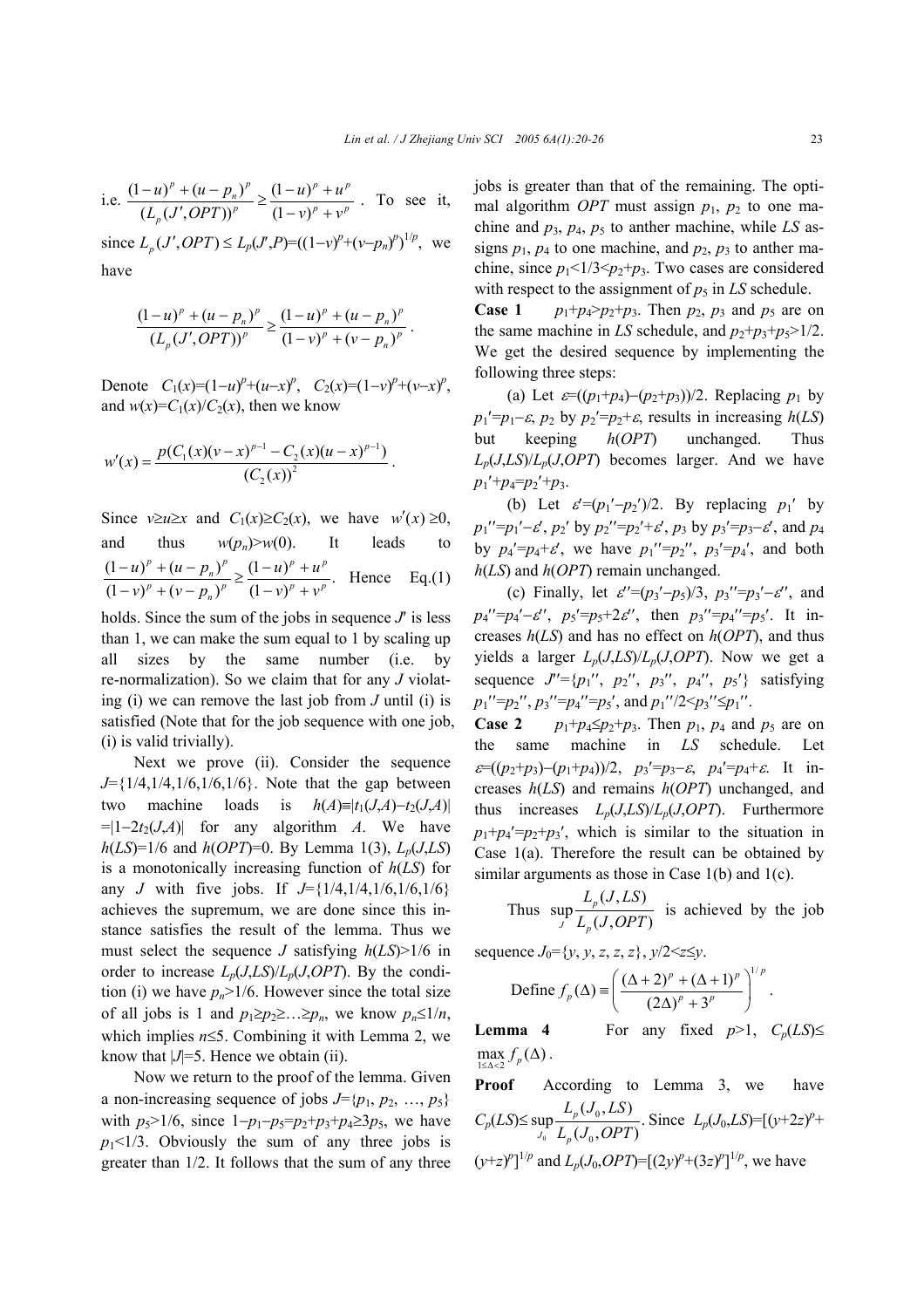$$
C_p(LS) \le \sup_{z \le y < 2z} \left( \frac{(y+2z)^p + (y+z)^p}{(2y)^p + (3z)^p} \right)^{1/p}.
$$

Set  $\Delta=$ *y/z*, then 1≤ $\Delta$  < 2, we have

$$
C_p(LS) \le \sup_{1 \le \Delta < 2} \left( \frac{(\Delta + 2)^p + (\Delta + 1)^p}{(2\Delta)^p + 3^p} \right)^{1/p} = \sup_{1 \le \Delta < 2} f_p(\Delta).
$$

We next show that  $\max_{\Delta \geq 0} f_p(\Delta)$  is achieved at a point  $\Delta^* \in [1, 2]$  for any fixed  $p > 1$ , which implies  $\sup_{1 \leq \Delta < 2} f_p(\Delta) = \max_{1 \leq \Delta < 2} f_p(\Delta)$ . In fact, since  $C_p(LS) \geq 1$ , we have  $(\Delta^*+2)^p+(\Delta^*+1)^p\geq (2\Delta^*)^p+3^p$ . Combining it with Lemma 1(1), we have  $\max\{\Delta^*+2, \Delta^*+1\} = \Delta^*+2 \ge$ max(2∆<sup>\*</sup>,3)≥(2∆<sup>\*+</sup>3)/2.  $\Delta$ <sup>\*+</sup>2≥max{2 $\Delta$ <sup>\*</sup>,3} implies that  $\Delta^* \in [1,2]$ . By setting  $f_p'(\Delta)=0$ , we know  $\max_{\Delta \geq 0} f_p(\Delta)$  is achieved at the solution of the following equation in *x*:

$$
\begin{aligned} [(x+2)^{p-1}+(x+1)^{p-1}][(2x)^p+3^p] \\ = & 2(2x)^{p-1}[(x+2)^p+(x+1)^p]. \end{aligned}
$$

Since  $p>1$ ,  $x=2$  is not the solution of the above equation. So  $\Delta^* \neq 2$  and the desired conclusion follows.

**Lemma 5** For any  $p>1$ , any deterministic algorithm for  $P2|\text{decr}|l_p$  has competitive ratio at least  $1 \leq \Delta < 2$  $\max_{1 \leq \Delta < 2} f_p(\Delta)$ .

**Proof** We show the result by adversary method. First, two jobs with size  $\Delta^*$  come, where  $\Delta^*$  is defined above. If an algorithm *A* assigns them to the same machine, then no new job comes, and we have

and

$$
L_p(\{\Delta^*, \Delta^*\}, OPT) = (2\Delta^{*p})^{1/p} = 2^{1/p} \Delta^*.
$$

 $L_p({{\Delta}^*, {\Delta}^*}, A) = [(2{\Delta}^*)^p]^{1/p} = 2{\Delta}^*,$ 

Hence

$$
L_p(\{\Delta^*, \Delta^*\}, A)/L_p(\{\Delta^*, \Delta^*\}, OPT) = 2^{1-1/p}.
$$

By Lemma 1(2), we have

$$
((\Delta^* + 2)/(2\Delta^* + 3))^p + ((\Delta^* + 1)/(2\Delta^* + 3))^p \le 1
$$
  
and

$$
((2\Delta^*)/(2\Delta^*+3))^p + (3/(2\Delta^*+3))^p \ge 1/2^{p-1}
$$
.

These two inequalities imply that

$$
(f_p(\Delta^*))^p = \frac{(\Delta^* + 2)^p + (\Delta^* + 1)^p}{(2\Delta^*)^p + 3^p} \le 2^{p-1},
$$
  
i.e. 
$$
\frac{L_p(\{\Delta^*, \Delta^*\}, A)}{L_p(\{\Delta^*, \Delta^*\}, OPT)} = 2^{1-1/p} \ge \max_{1 \le \Delta < 2} f_p(\Delta).
$$

If algorithm *A* assigns the first two jobs to distinct machines, then the last three jobs with size 1 come. Denote  $J = \{\Delta^*, \Delta^*, 1, 1, 1\}$ . We have

$$
\frac{L_p(J,LS)}{L_p(J,OPT)} \ge \left( \frac{(\Delta^* + 2)^p + (\Delta^* + 1)^p}{(2\Delta^*)^p + 3^p} \right)^{1/p} = \max_{1 \le \Delta < 2} f_p(\Delta).
$$

So we conclude that any semi-online algorithm has a competitive ratio at least  $\max_{1 \leq \Delta < 2} f_p(\Delta)$ .

 By Lemmas 4 and 5, we obtain the main result of this section:

**Theorem 1** For the problem  $P2|\text{decr}|_{p}$ , where *p*>1, *LS* is an optimal deterministic semi-online algorithm with competitive ratio  $\max_{1 \leq \Delta < 2} f_p(\Delta)$ .

## RANDOMIZED LOWER BOUNDS

This section discusses randomized lower bounds of *P*2|online| $l_p$  and *P*2|decr| $l_p$ , for every  $p > 1$ . To the authors' best knowledge, no papers ever presented any lower bound for these problems so far.

Define 
$$
g_p(\Delta) = \left(\frac{(1+\Delta)^p + 1}{\Delta^p + 2^p}\right)^{1/p}
$$
,  
\n
$$
G_p(\Delta) = \frac{2g_p(\Delta) - 2^{1/p}}{2^{1/p}g_p(\Delta) + 2(1 - 2^{1/p})}.
$$

Recall that the optimal deterministic algorithm of  $P2|\text{online}|l_p$  is *LS* with competitive ratio  $\sup_{\Delta \geq 0} g_p(\Delta)$ , and  $\sup_{\Delta \geq 0} g_{p}(\Delta)$  is achieved at the unique solution ∆∈[0,∞] of the following equation in *x*:  $x^{p-1}((1+x)^{1-p}+1)=2^p$ . Similar to that in the proof of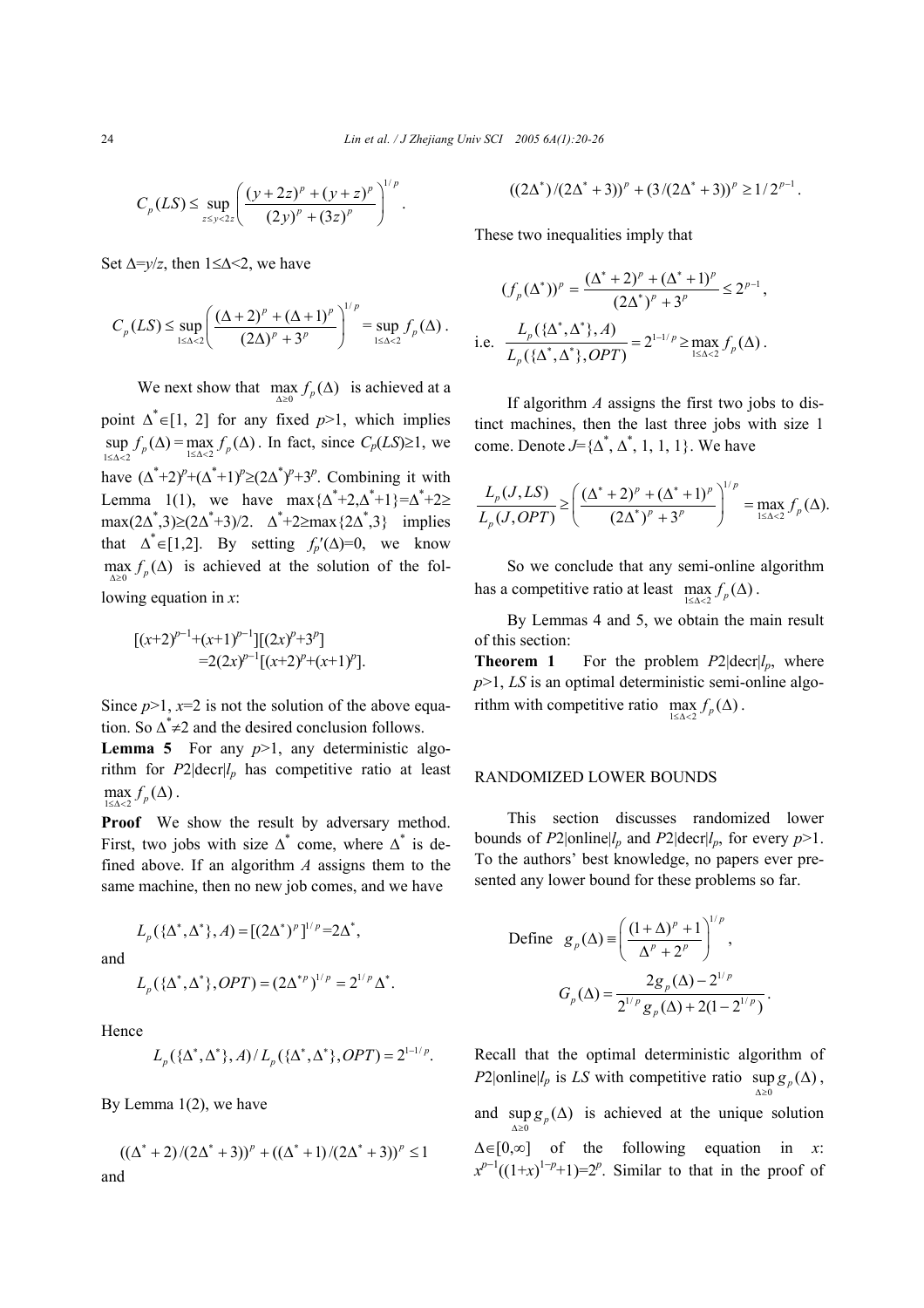Lemma 4, it can be shown that  $\sup_{\Delta \geq 0} g_p(\Delta)$  is

achieved at a point  $\Delta^{**} \ge 1$  for every fixed *p*>1, i.e.,  $\Delta \geq 0$  $\sup_{\Delta \geq 0} g_p(\Delta) = \max_{\Delta \geq 1} g_p(\Delta)$ . Furthermore it can also be shown that  $\max_{\Delta \geq 1} G_p(\Delta)$  is achieved at the same  $\Lambda^{**}$  .

**Theorem 2** For any fixed *p*>1, any randomized algorithm for  $P2|online|l_p$  has a competitive ratio at least  $\max_{\Delta \geq 1} G_p(\Delta)$ .

**Proof** Let 
$$
q_1 = \frac{2 - 2^{1/p}}{2^{1/p} g_p(\Delta^{**}) + 2(1 - 2^{1/p})}
$$
. Obvi-

ously 0≤*q*1≤1. First, two jobs with size 1 come. If an algorithm *A* assigns the first two jobs to distinct machines with probability  $q \leq q_1$ , then no new job comes. We have

$$
E(L_p(\{1,1\}, A)) = q(1^p + 1^p)^{1/p} + (1 - q)(2^p + 0)^{1/p},
$$
  
and  

$$
L_p(\{1,1\}, OPT) = (1^p + 1^p)^{1/p} = 2^{1/p}.
$$

It follows that

$$
\frac{E(L_p(\{1,1\},A))}{L_p(\{1,1\},OPT)} = \frac{q(1^p + 1^p)^{1/p} + (1-q)(2^p)^{1/p}}{2^{1/p}}
$$

$$
> \frac{2 - (2 - 2^{1/p})q_1}{2^{1/p}} = G_p(\Delta^{**}),
$$

and we are done. If algorithm *A* assigns with probability  $q \geq q_1$  to the first two jobs to distinct machines, then the last and third job with size  $\Delta^{**}$  comes, where  $\Delta^{**}$  is defined above. The optimal solution assigns the first two jobs together to a machine, and the last job to another machine, having objective value  $(\Delta^{**p} + 2^p)^{1/p}$ , while

$$
E(L_p({1,1,\Delta^{**}\},A))
$$
  
\n
$$
\geq q((\Delta^{**}+1)^p+1)^{1/p}+(1-q)(\Delta^{**p}+2^p)^{1/p}.
$$

We have

$$
\frac{E(L_p(\{1,1,\Delta^{**}\},A))}{L_p(\{1,1,\Delta^{**}\},OPT)}
$$

$$
\geq \frac{q((\Delta^{**}+1)^p+1^p)^{1/p}+(1-q)(\Delta^{**p}+2^p)^{1/p}}{(\Delta^{**p}+2^p)^{1/p}}
$$
  

$$
\geq 1+\frac{(((\Delta^{**}+1)^p+1)^{1/p}-(\Delta^{**p}+2^p)^{1/p})q_1}{(\Delta^{**p}+2^p)^{1/p}}
$$

 $=G_{p}(\Delta^{**})$ .

Hence 
$$
\frac{E(L_p(\{1,1,\Delta^{**}\},A))}{L_p(\{1,1,\Delta^{**}\},OPT)} \ge \max_{\Delta \ge 1} G_p(\Delta), \text{ and the}
$$

proof is complete.

Define 
$$
F_p(\Delta) = \frac{2f_p(\Delta) - 2^{1/p}}{2^{1/p} f_p(\Delta) + 2(1 - 2^{1/p})}
$$
, we

then know  $\max_{\Delta \geq 1} F_p(\Delta)$  is achieved at  $\Delta^* \in [1, 2)$ , where  $\Delta^*$  is defined before.

**Theorem 3** For any fixed  $p>1$ , any randomized algorithm for  $P2|\text{decr}|/p$  has a competitive ratio at least  $\max_{1 \leq \Delta < 2} F_p(\Delta)$ .

**Proof** Let 
$$
q_2 = \frac{2 - 2^{1/p}}{2^{1/p} f_p(\Delta^*) + 2(1 - 2^{1/p})}
$$
. Obvi-

ously  $0≤q_2≤1$ . If an algorithm *A* assigns the first two jobs to distinct machines with probability  $q < q_2$ , then no new job comes. We have,

$$
E(L_p(\{\Delta^*, \Delta^*\}, A))
$$
  
=  $q(\Delta^{*p} + \Delta^{*p})^{1/p} + (1 - q)((2\Delta^*)^p)^{1/p}$ 

and

$$
L_p(\{\Delta^*,\Delta^*\},OPT) = (\Delta^{*p} + \Delta^{*p})^{1/p} = (2\Delta^{*p})^{1/p}.
$$

It follows that

$$
\frac{E(L_p(\{\Delta^*, \Delta^*\}, A))}{L_p(\{\Delta^*, \Delta^*\}, OPT)} = \frac{q(\Delta^{*p} + \Delta^{*p})^{1/p} + (1 - q_2)((2\Delta^*)^p)^{1/p}}{(2\Delta^{*p})^{1/p}} \\ > \frac{q_2(2\Delta^{*p})^{1/p} + (1 - q_2)(2\Delta^*)}{(2\Delta^{*p})^{1/p}} = F_p(\Delta^*).
$$

If algorithm *A* assigns the first two jobs to distinct machines with probability  $q \geq q_2$ , then the last three jobs with same size 1 come. Denote to  $J = {\Delta^*, \Delta^*, 1}$ , 1, 1}. The optimal solution assigns the first two jobs together to a machine, and the last three together to